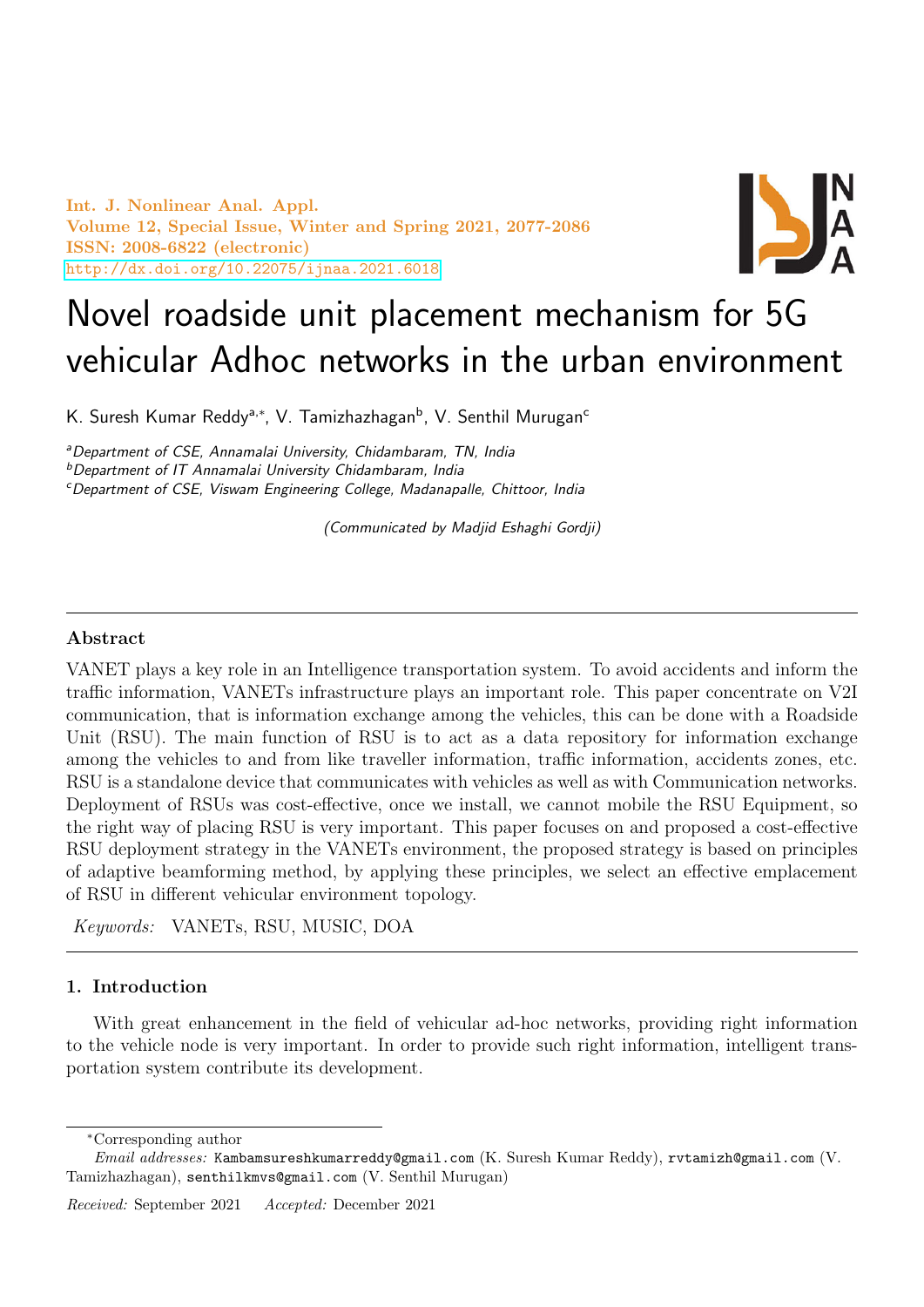VANET used a technology called dedicated short-range communication, for exchanging date over the nodes [\[4\]](#page-8-0). In order do that a fixed defined infrastructure is made, which contains the two types of communication, they are On Board units and Road side unit [\[5,](#page-8-1) [18\]](#page-8-2). OBU is device which gathers the information like vehicle position and speed of vehicle details [\[16\]](#page-8-3). And this information helps to adjacent vehicles for better communication. Road side Unit (RSU) deploys along the road side, it acts as Base station, for sending information form one vehicle to another vehicle [\[6,](#page-8-4) [9\]](#page-8-5), it also define the routing information for concern vehicle. It covers range of commination for better handling of vehicle node [\[12\]](#page-8-6). RSU provides various application information like traffic details, Internet to serve vehicles and with the V2I provide pedestrians information [\[10\]](#page-8-7).

This paper contributed asa present a novel strategical method which makes the best deployment of RSU on highway segment and also minimal number of RSU deployment over the Urban areas. The remaining section organized as follows in section [2,](#page-1-0) explains Literature survey, in section [3,](#page-1-1) the related work, in section [4,](#page-3-0) explains the proposed method and in section [5,](#page-6-0) presents a simulation result. finally conclude the paper.

#### <span id="page-1-0"></span>2. Literature Survey

In [\[7\]](#page-8-8) Authors found that distributing information from RSU to vehicle is node is play an key role. For efficient transmitting information, they used game theory concept for selection of road side unit over the dynamically changing environment.in [\[15\]](#page-8-9), author identified a method called depth-based approach, based on density they are going to find the selection of RSU. Kim et al [\[2\]](#page-7-0), author found a new approach for selection of RSU, based on the real time data, by considering the downto map were converted to grid structure. In [\[19\]](#page-9-0), based on real data from metro scenario, they consider the nodes of graph as traffic controller for finding the candidate location, so that number of vehicles coverage will increase more by each other from one RSU to another RSU and also considered installation cost.

In [\[3\]](#page-7-1), it was suggested to place RSU with intersection of a location, it was done with graph theory over the considering the real data scenarios with urban environment. In [\[1\]](#page-7-2), author was found the RSU placement with genetic algorithm, based on maximum number of roads covered, with this process found the best way of selection of RSUs in urban scenarios.In [\[17\]](#page-8-10), in order to improve the deployment of RSU and reduce the minimum number of RSUs, used the concept of Max coverage based on threshold values, by that intersection of RSU were considered.In [\[8\]](#page-8-11),it was proposed that with the help of dataset, analysed the probability of vehicles move over the route and calculate the no of entries and exit time of concerned vehciels , found the placement of RSU over there [\[13,](#page-8-12) [14,](#page-8-13) [11\]](#page-8-14).

### <span id="page-1-1"></span>3. System Model

#### 3.1. Direction of Arrival

#### 3.1.1. Minnorm & ROOT Music

For Min-norm & ROOT MUSIC AOA assessment for a  $M = 8$  element array with noise variance  $=$ .1, we use time averages instead of expected values by assuming ergodicity of the mean and ergodicity of the correlation. First solve the regular MUSIC problem, then Findmultinomial coefficients for root-MUSIC, and plot comparing the two methods.

Initially, we need to get the no of signal required for sampling process. Let us assumed as D. after that get the length of the samples.

calculate the K time samples of the signals for the number of arriving directions.

 $s = sqrt(\text{signal}) * signal(\text{random}(D, K))$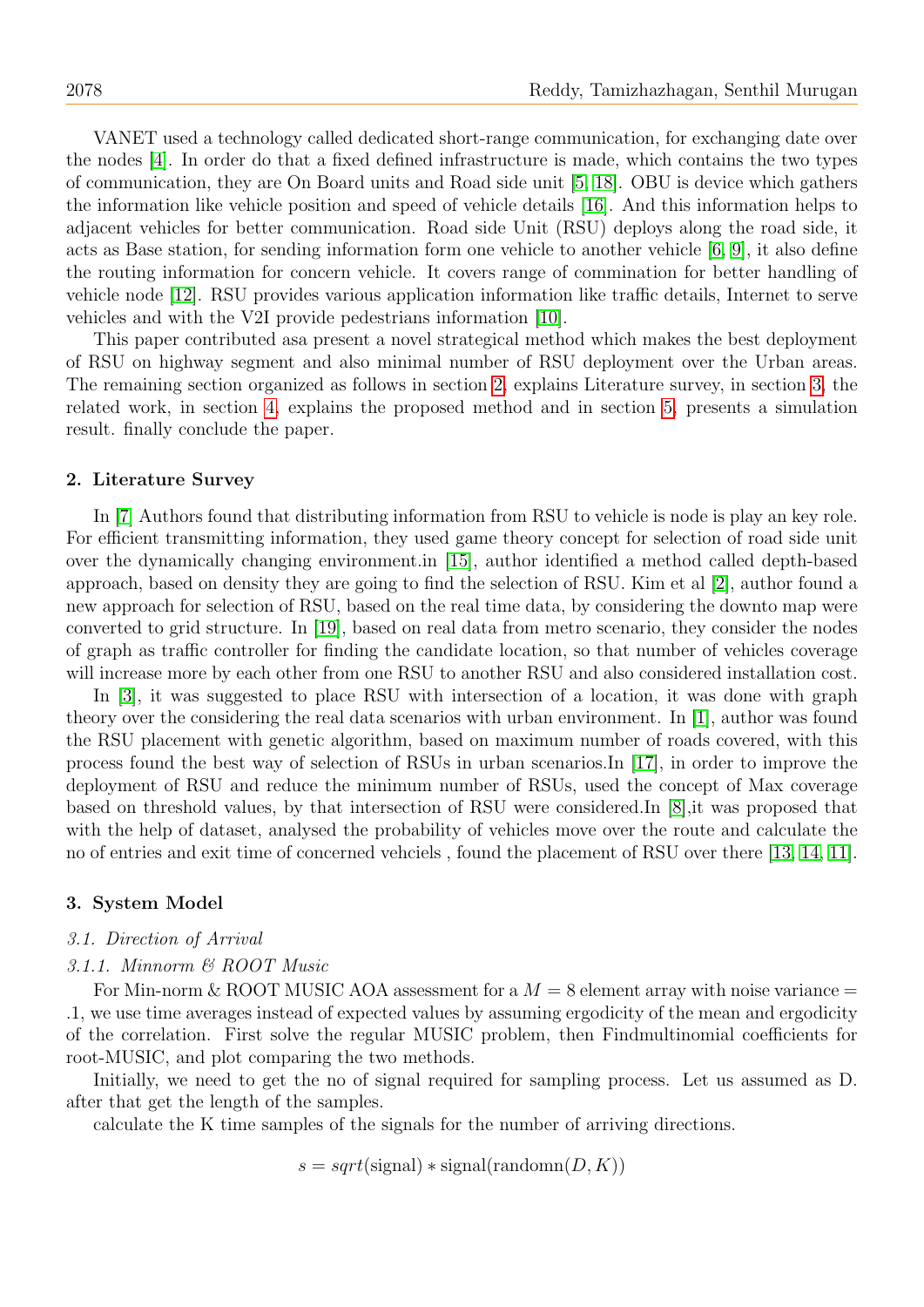calculate source correlation matrix with uncorrelated signals as

$$
Rss = s * s'/K \tag{3.1}
$$

calculate the  $K$  time samples of the noise for the no of array elements

$$
n = sqrt(sign2) * randn(M, K)
$$
\n(3.2)

calculate the noise correlation matrix (which is no longer diagonal)

$$
Rnn = (n * n')/K \tag{3.3}
$$

calculate the noise/signal correlation matrix

$$
Rns = (n * s')/K\tag{3.4}
$$

calculate the signal/noise correlation matrix

$$
Rsn = (s * n')/K \tag{3.5}
$$

combine all to get the array correlation matrix

$$
Rrr = A * Rss * A' + A * Rsn + Rns * A' + Rnn
$$
\n
$$
(3.6)
$$

sorts the eigenvalues from least to greatest

$$
[Y, Index] = sort(diag(Dia))
$$
\n
$$
(3.7)
$$

calculate the noise subspace matrix of eigenvectors using the sorting done in the previous line

$$
EN = V(:,Index(1:M-D))
$$
\n
$$
(3.8)
$$

calculate the matrix C

$$
C = c1 * c1'
$$
\n
$$
(3.9)
$$

Then,

Find the coefficients for the root-MUSIC polynomial, find the roots of the  $2*(M-1)$  polynomial

$$
rts = roots(cc) \tag{3.10}
$$

find the angles associated with these root

$$
angs = asin(angle(rts)/pi) * 180/pi
$$
\n(3.11)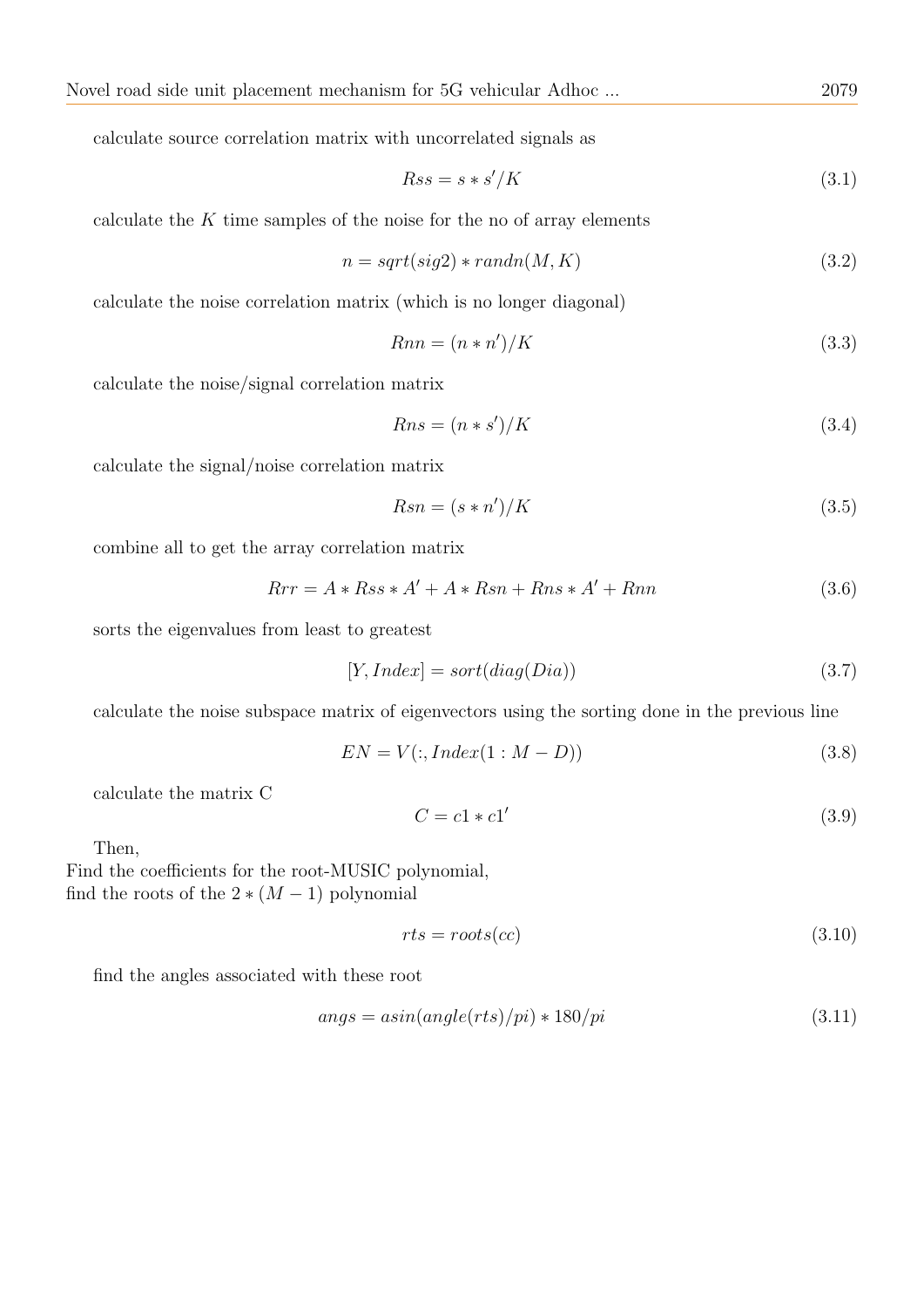

Figure 1: Proposed array system

#### 3.2. Novel Beamforming Method

New novel work is a best in performance, time reducing in the beam forming and effectual and intelligent compared to other beam forming techniques.

This method iteratively finds the required association vector and required association matrix. It performs extremely fast convergence; However, this benefit comes at the cost of high computational complexity.

Thus,

$$
R_{xx}(k) = \sum_{j=1}^{i} \alpha^{i-j} x(l) x^{-H}(l)
$$
  

$$
r(i) = \sum_{j=1}^{i} \alpha^{i-j} d^{*}(l) x(l)
$$
 (3.12)

 $\alpha$  is forgetting factor.

start recursion relationship with correlation matrix is.

$$
R_{xx}(k) = \alpha R_{xx}(k-l) + x(k)x^{-H}(k)
$$
\n(3.13)

From above equation, desire signal is

$$
w(k) = w(k - l) + g[(k)d^*(k) - x^{-H}(k)w(k - l)]
$$
\n(3.14)

Recursive equation allows for easy updates of inverse of correlation matrix. Determine the array factor for linear array using,

$$
AF = AF + conj(ww(k)). * exp(l * (k - 1) * 2 * pi * d * sin(theta))
$$
\n
$$
(3.15)
$$

## <span id="page-3-0"></span>4. Proposed Model for RSU Deployment

Deployment of RSUs in urban vehicular environment plays an important role. To implement these models, we analyze the various different environment topologies based on principle of Adaptive beamforming technique.

The following procedure will help us in deployment of RSUs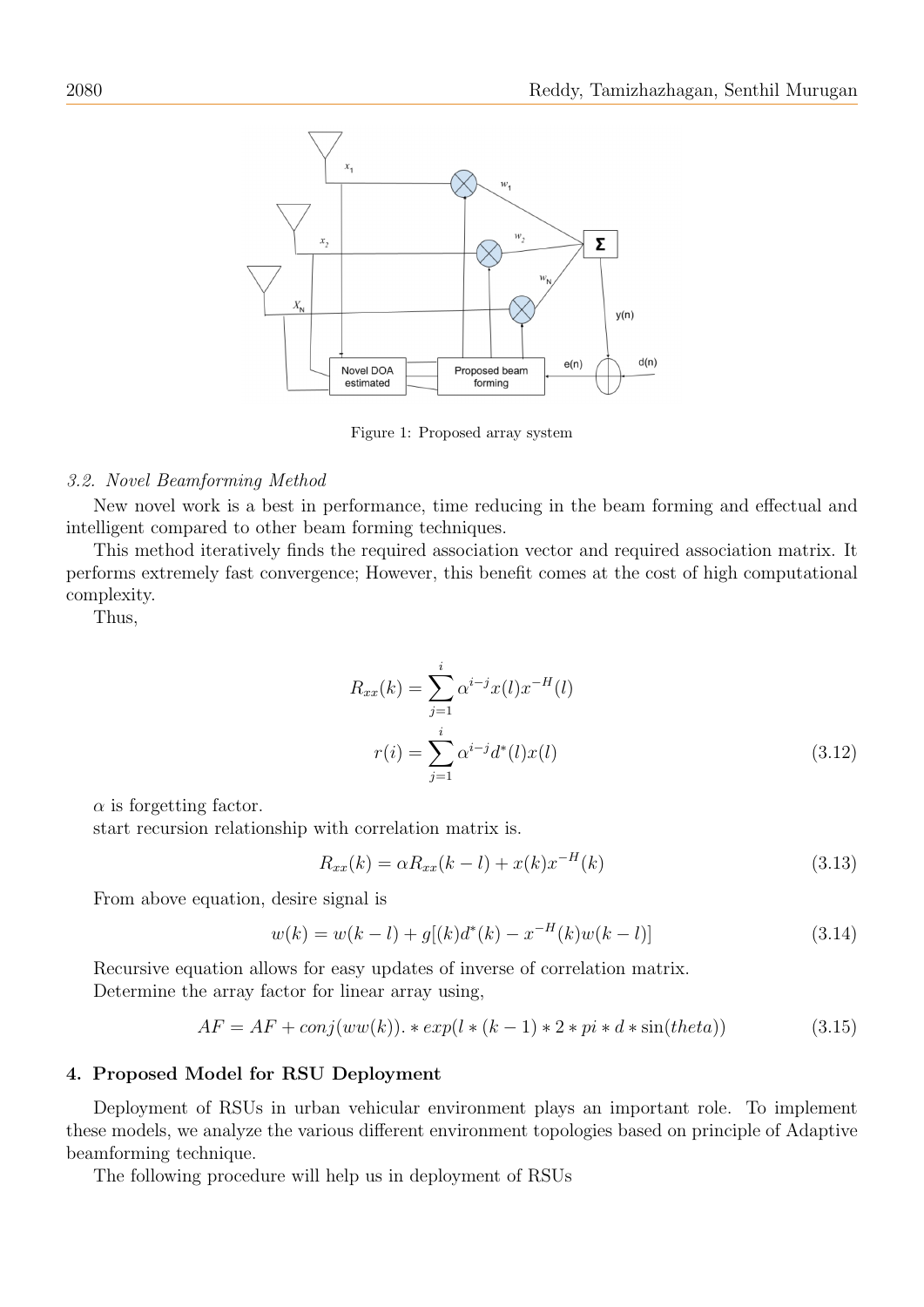

<span id="page-4-0"></span>Figure 2: Process flow of DOA method

- 1. First Select the route and its vehicles over the concern routes.
- 2. Apply Two base station method for finding the direction of arrival of signal.
- 3. Analyze the direction of arrival of signal from various vehicles using MINNORM & ROOT MUSIC method.
- 4. Apply a novel beamforming method and finds the suitable SNR value.
- 5. Based on the SNR value of various vehicles over the route, we decided the right position of RSU deployment.

## 4.1. MINNORM & ROOT MUSIC Method

Process flow of Proposed DOA Method,

The above diagram [2](#page-4-0) explains the process of finding the direction of arrival of signal from concerned Vehicle in urban areas. Initially let us assume we received a signals from the vehicles and it find the no of samples. Further it will moves to remaining steps and execute in sequence manner. Finally we found the desired direction of arrival of signal in degrees.

### 4.2. Novel Beamforming Method

For finding the SNR value of concerned vehicle, the given Process flow of proposed method will help.

With Novel adaptive beamforming algorithm, it was on the principle of gradient based approach. Finest way to supressing the shape of elliptical paraboloid is through the gradient method. Error indication is,

$$
e(i) = d(i) - [\overline{w}^H(i)\overline{x}(i)]
$$
\n(4.1)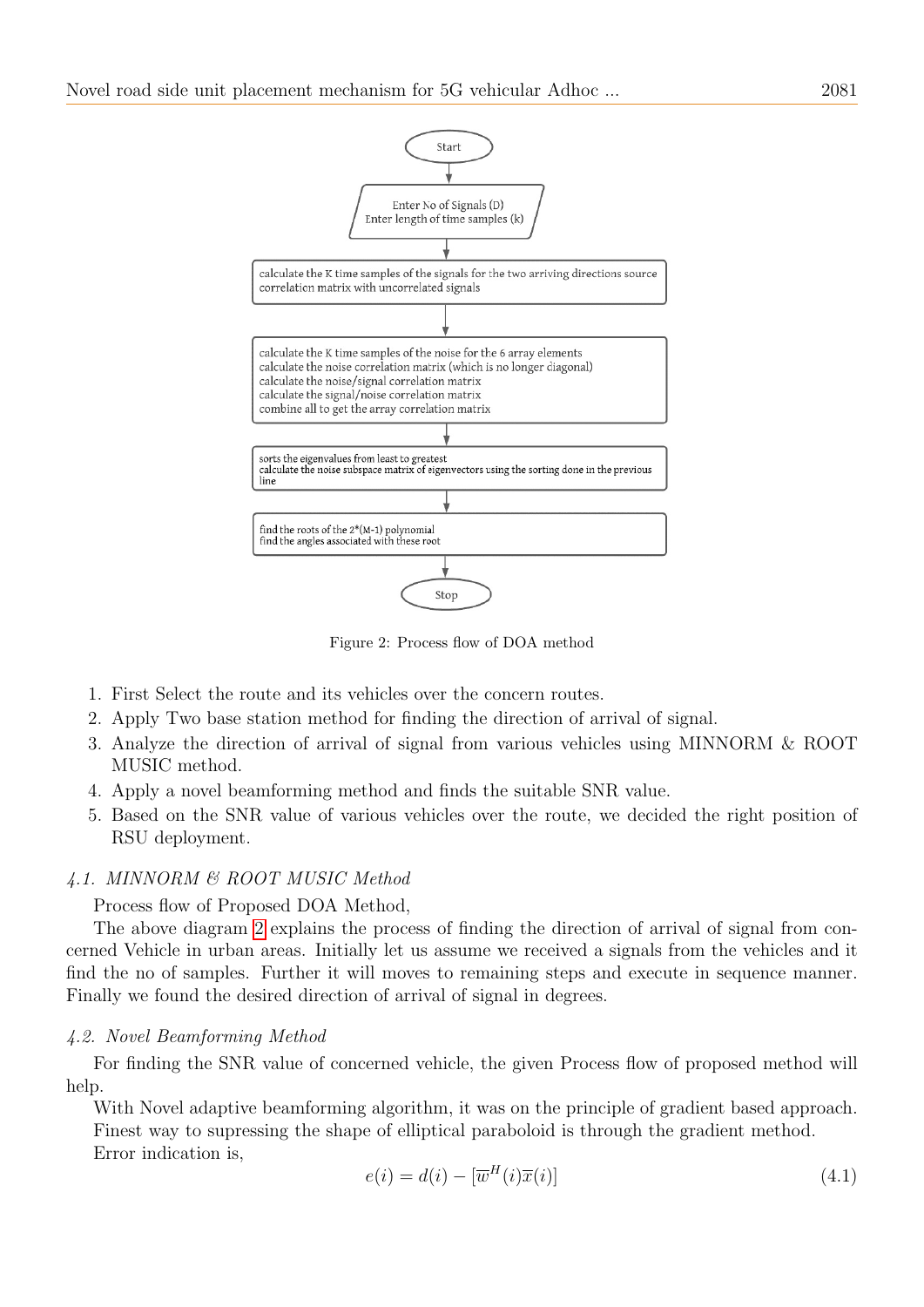

<span id="page-5-0"></span>Figure 3: Process flow of Novel Beamforming method

Squared error is,

$$
|e(i)|^2 = |d(i) - [\overline{w}^H(i)\overline{x}(i)]|^2
$$
\n(4.2)

Cost function is,

$$
C(w) = D - 2w_r^{-H} + w^{-H} R_x w \tag{4.3}
$$

Where,  $D = E[|d|^2]$ Proposed solution is,

$$
w(i + 1) = w(i) - \mu[R_x w - r] = w(i) - \mu e(i)x(i)
$$
\n(4.4)

With above process flow [3](#page-5-0) we can, find SNR value of concerned vehicle in various routes.

4.3. Position of RSU

$$
y_s = x_s \tan \theta_i + (y_i - x_i \tan \theta_i) \tag{4.5}
$$

Equating the line of position for the two  $BSS, i = 1, 2$ , and solving for  $x_s$  yields

$$
x_s = \frac{y_2 - y_1 - x_2 \tan \theta_2 + x_1 \tan \theta_1}{\tan \theta_1 - \tan \theta_2}
$$
 (4.6)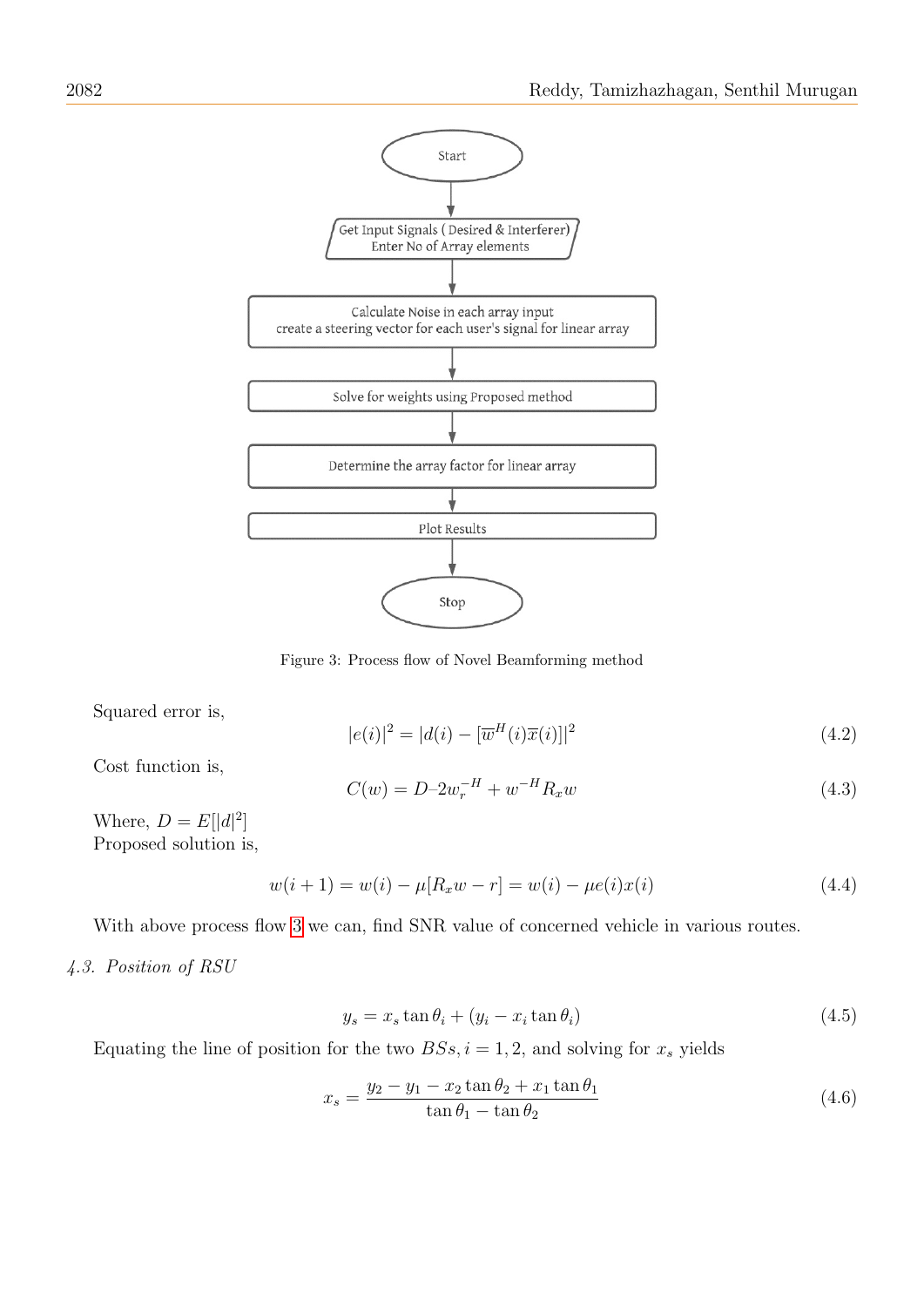| 10                  |      |                          |                |      |          |                |              |   |              |    |
|---------------------|------|--------------------------|----------------|------|----------|----------------|--------------|---|--------------|----|
|                     |      |                          |                |      |          |                |              |   |              |    |
| 8                   |      |                          |                |      |          |                |              |   |              |    |
| 6<br><b>Service</b> |      |                          |                |      |          |                |              |   |              |    |
| 4                   |      |                          |                |      |          |                |              |   |              |    |
| $\overline{2}$      |      |                          |                |      |          |                |              |   |              |    |
| $0 -$               |      |                          | <b>5GBS1</b>   |      |          |                | <b>5GBS2</b> |   |              |    |
| $-2$                |      |                          |                |      |          |                |              |   |              |    |
|                     |      |                          |                |      |          |                |              |   |              |    |
|                     |      |                          |                |      |          |                |              |   |              |    |
|                     |      |                          |                |      |          |                |              |   |              |    |
|                     |      |                          |                |      |          |                |              |   |              |    |
| $-10^{-1}$          | $-8$ | $\overline{\phantom{0}}$ | $\overline{4}$ | $-2$ | $\Omega$ | $\overline{2}$ |              | 6 | $\mathbf{a}$ | 10 |

Figure 4: Without RSU Emplacement

| S. NO      | Iabic I. Itoute I Data values<br>DOA | ${\rm SNR}$ | Position of RSU      |
|------------|--------------------------------------|-------------|----------------------|
| Vehicle 1  | 57.99462                             | 26.79       |                      |
| Vehicle 2  | 54.46232                             | 23.83       |                      |
| Vehicle 3  | 50.19443                             | 18.77       |                      |
| Vehicle 4  | 45                                   | 21.53       |                      |
| Vehicle 5  | 38.65981                             | 26.81       | $(-2,4)$ and $(0,4)$ |
| Vehicle 6  | 30.96376                             | 26.76       |                      |
| Vehicle 7  | 21.80141                             | 26.19       |                      |
| Vehicle 8  | 11.30993                             | 21.9        |                      |
| Vehicle 9  | $\theta$                             | 10.47       |                      |
| Vehicle 10 | 348.6901                             | 15.81       |                      |
| Vehicle 11 | 338.1986                             | 12.83       |                      |
| Vehicle 12 | 329.0362                             | 14.26       |                      |
| Vehicle 13 | 321.3402                             | 13.82       |                      |
| Vehicle 14 | 315                                  | 12.86       |                      |
| Vehicle 15 | 309.8056                             | 12.94       |                      |
| Vehicle 16 | 305.5377                             | 16.303      |                      |
| Vehicle 17 | 302.0054                             | 19.63       |                      |

<span id="page-6-1"></span>Table 1: Route 1 Data values

# <span id="page-6-0"></span>5. Simulation and Results

We designed and implemented novel work of with combined Beamforming Technique VANETs using MATLAB 2017 simulation tool, and the related results are displayed in below graphs. Simulated parameters are:

- 1. No of antenna elements in array antenna  $M = 8$
- 2. Frequency band 5.9 GHz
- 3. Distance between antennas  $d =$ half wavelength
- 4. Signal arrival angle
- 5. AWGN variance is 0.1

# Route 1 (Straight Road):

After analyzing the various SNR values of various vehicles, the best SNR vehicle value and its position in the route will be considered as the right emplacement of RSU over the environment.

After applying the proposed model, we got the below data value [\(1\)](#page-6-1)

Route 2 (L shaped Road):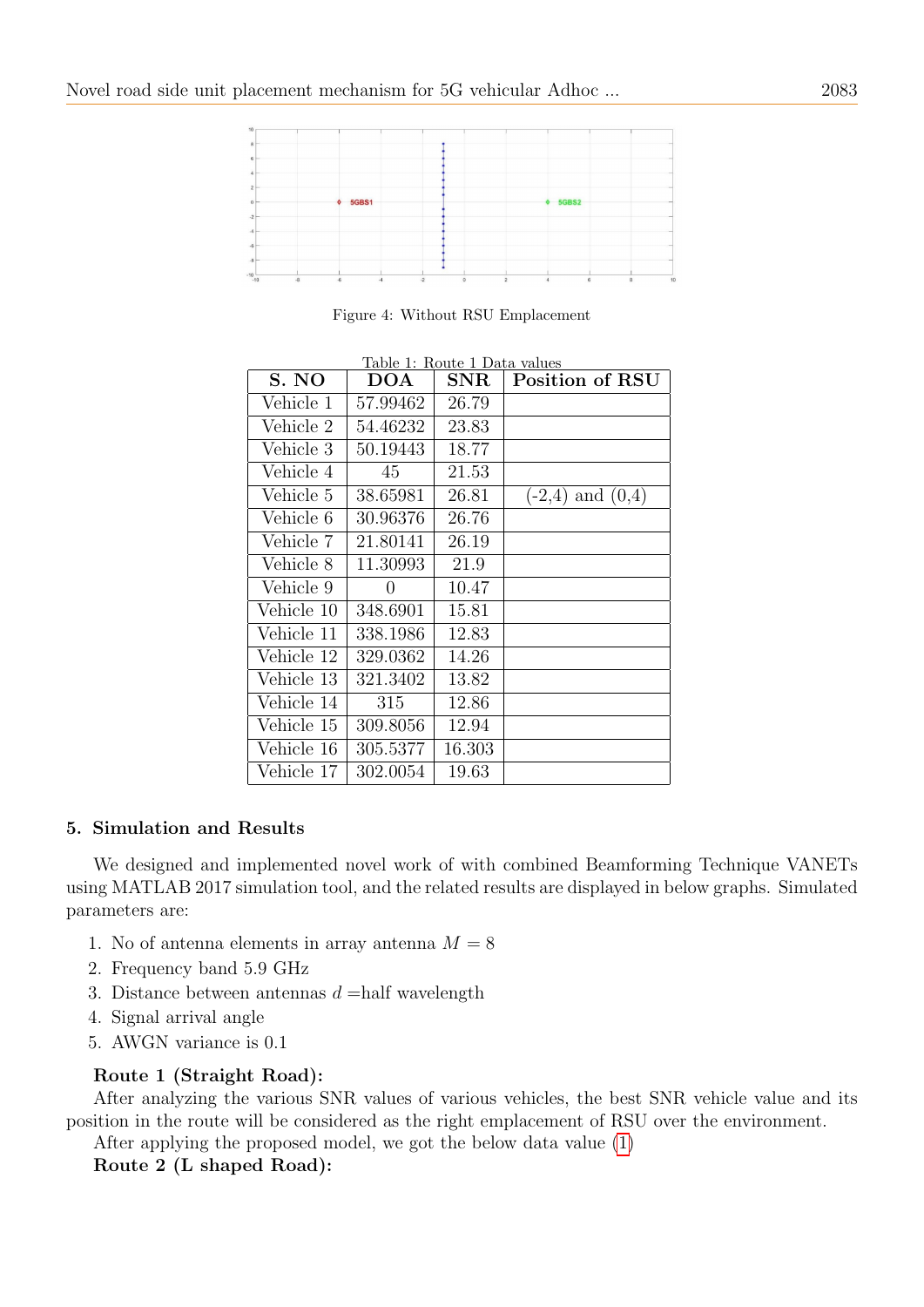

Figure 5: With RSU emplacement



Figure 6: Without RSU Emplacement

After analyzing the various SNR values of various vehicles, the best SNR vehicle value and its position in the route will be considered as the right emplacement of RSU over the environment.

After applying the proposed model, we got the below data values [\(2\)](#page-8-15)

## 6. Conclusion

We designed a cost-effective model for emplacement of RSU over the VANETs environment, which makes an efficient effective delivery of traveler information, traffic information, accidents zones etc., we verified through simulation that our model correctly predict the right emplacement of RSU. Future we can implement this work for routing techniques in 5G vehicular environment.

# References

- <span id="page-7-2"></span>[1] B. Agee, The least-squares CMA: A new technique for rapid correction of constant modulus signals, IEEE Int. Conf. ICASSP'86, 11 (1986) 953–956.
- <span id="page-7-0"></span>[2] S. Applebaum, Adaptive arrays, IEEE Trans. Antennas and Propagation, 24(5) (1976) 585–598.
- <span id="page-7-1"></span>[3] W. Gabriel, Adaptive processing antenna systems, IEEE Antenna and Propagation Newsletter, 25(5) (1983) 5–11.



Figure 7: With RSU emplacement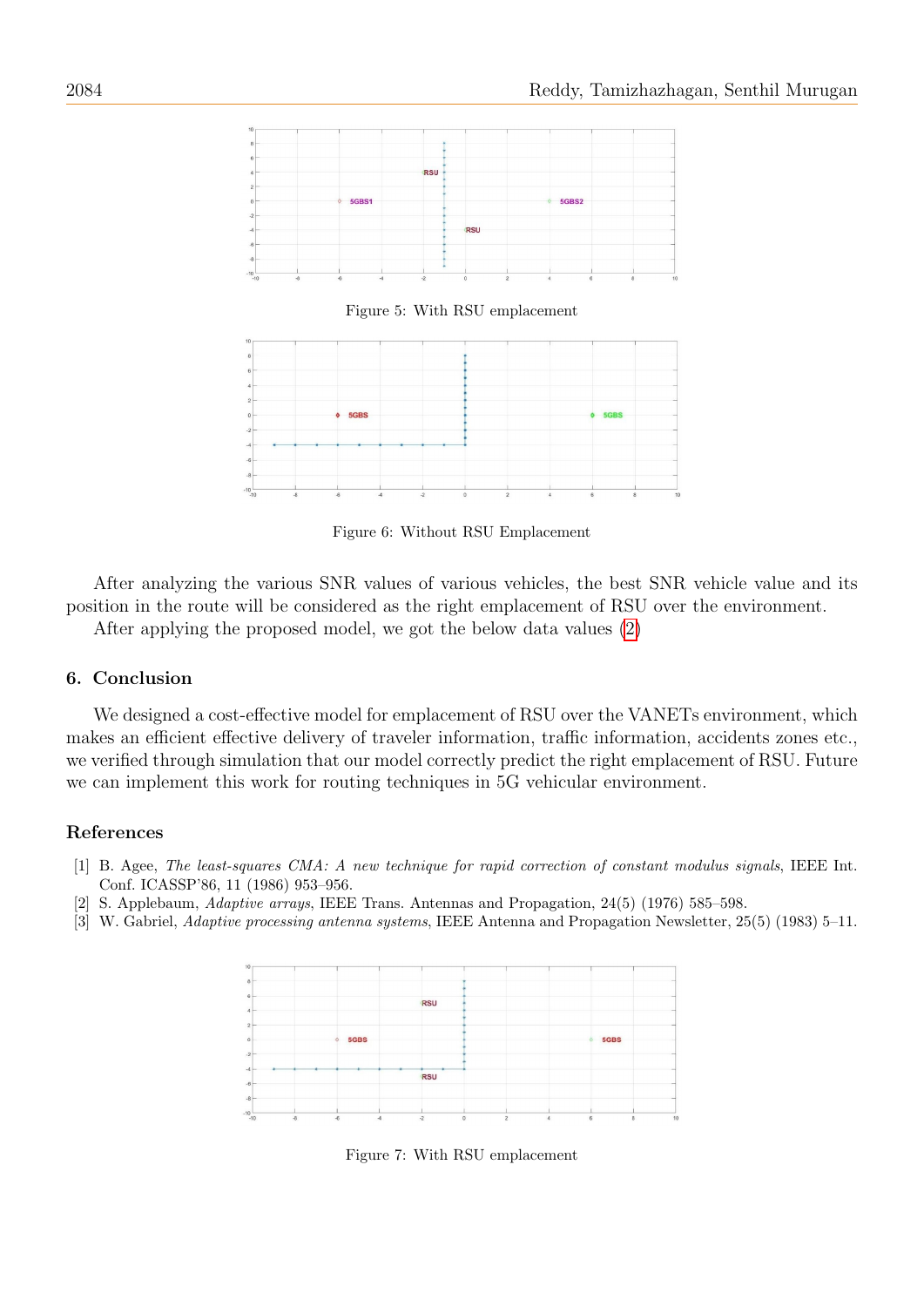| S. NO      | Table 2: Route 2 Data values<br>DOA | ${\rm SNR}$ | Position of RSU |
|------------|-------------------------------------|-------------|-----------------|
| Vehicle 1  | 53.1301                             | 22.56       |                 |
| Vehicle 2  | 49.39871                            | 16.85       |                 |
| Vehicle 3  | 45                                  | 21.33       |                 |
| Vehicle 4  | 39.80557                            | 26.61       |                 |
| Vehicle 5  | 33.69007                            | 26.9        |                 |
| Vehicle 6  | 26.56505                            | 27.42       | $(-2,5)$        |
| Vehicle 7  | 18.43495                            | 21.61       |                 |
| Vehicle 8  | 9.462322                            | 25.55       |                 |
| Vehicle 9  | 0                                   | 10.32       |                 |
| Vehicle 10 | 350.5377                            | 18.66       |                 |
| Vehicle 11 | 341.5651                            | 11.78       |                 |
| Vehicle 12 | 333.4349                            | 12.12       |                 |
| Vehicle 13 | 326.3099                            | 15.16       |                 |
| Vehicle 14 | 321.3402                            | 13.82       |                 |
| Vehicle 15 | 315                                 | 12.86       |                 |
| Vehicle 16 | 306.8699                            | 14.56       |                 |
| Vehicle 17 | 296.5651                            | 20.16       |                 |

<span id="page-8-15"></span>

- <span id="page-8-0"></span>[4] L. Godara, Application of antenna arrays to mobile communications, II: Beam-forming and direction-of-arrival considerations, Proc. IEEE, 85(8) (1997) 1195–1245.
- <span id="page-8-1"></span>[5] D. Johnson, The application of spectral estimation methods to bearing estimation problems, Proc. IEEE 70(9) (1982) 1018–1028.
- <span id="page-8-4"></span>[6] J. Liberti and T. Rappaport, Smart Antennas for Wireless Communications: IS-95 and Third Generation CDMA Applications, Prentice Hall, New York, 1999.
- <span id="page-8-8"></span>[7] G. Minasyan, Application of High Resolution Methods to Underwater Data Processing, Ph.D. Dissertation, N.N. Andreyev Acoustics Institute, Moscow, 1994.
- <span id="page-8-11"></span>[8] R. Monzingo and T. Miller, *Introduction to Adaptive Arrays*, Wiley Interscience, John Wiley & Sons, New York, 1980.
- <span id="page-8-5"></span>[9] D. Rajaveerappa and F.H. Belgassem, A two ray propagation model for finding mobile location over microcellular environment, Int. Conf. Comput. Commun. Tech. 2010 (ICCCT2010), (IEEE Explore) IEEE Computer Society, MNNIT, Allahabad, India, (2010) 408–414.
- <span id="page-8-7"></span>[10] D. Rajaveerappa and M. Sreenivasan, *Design and development of a hybrid SDMA/CDMA MAC protocol for* wireless mobile computing networks, The Sixth Int. Conf./Exhib. High Performance Computing in Asia-Pacific Region (HPC ASIA 2002), 2 (2002) 561–562.
- <span id="page-8-14"></span>[11] K.S.K. Reddy, 5G VANETs: A details performance analysis of fusion beam forming techniques for vehicular environment, Turk. J. Comput. Math. Educ. 12 (2021) 5518–5533.
- <span id="page-8-6"></span>[12] K.S.K. Reddy, D. Rajaveerappa, Design and development of an efficient location based bandwidth allocation method for wireless mobile networks, Int. J. Control Theory Appl. 10(13) (2017) 141–151.
- <span id="page-8-12"></span>[13] K.S.K. Reddy and V. Tamizhazhagan, An eloborative analysis of bearing estimation tecniques for VANETs, J. Adv. Res. Dyn. Control Syst. 11(10) (2019) 1457–1466.
- <span id="page-8-13"></span>[14] K.S.K. Reddy and V. Tamizhazhagan, An innovative selection of road side unit emplacement in VANETs, In: P. Karrupusamy, J. Chen and Y. Shi (eds) Sustainable Communication Networks and Application, ICSCN 2019, Lecture Notes on Data Engineering and Communications Technologies, Springer, 39 (2020).
- <span id="page-8-9"></span>[15] R. Schmidt, Multiple emitter location and signal parameter estimation, IEEE Trans. Antenna, Propogation., AP-34(2) (1986) 276–280.
- <span id="page-8-3"></span>[16] T.-J. Shan, M. Wax and T. Kailath, Spatial smoothing for direction-of-arrival estimation of coherent signals, IEEE Trans. Acoustics, Speech, and Signal Processing, ASSP-33(4) (1985) 806–811.
- <span id="page-8-10"></span>[17] H. Sorenson, Least-squares estimation: from Gauss to Kalman, IEEE Spectrum, 7 (1970) 63–68.
- <span id="page-8-2"></span>[18] H.L. Van Trees, Optimum Array Processing: Part IV of Detection, Estimation, and Modulation Theory, Wiley